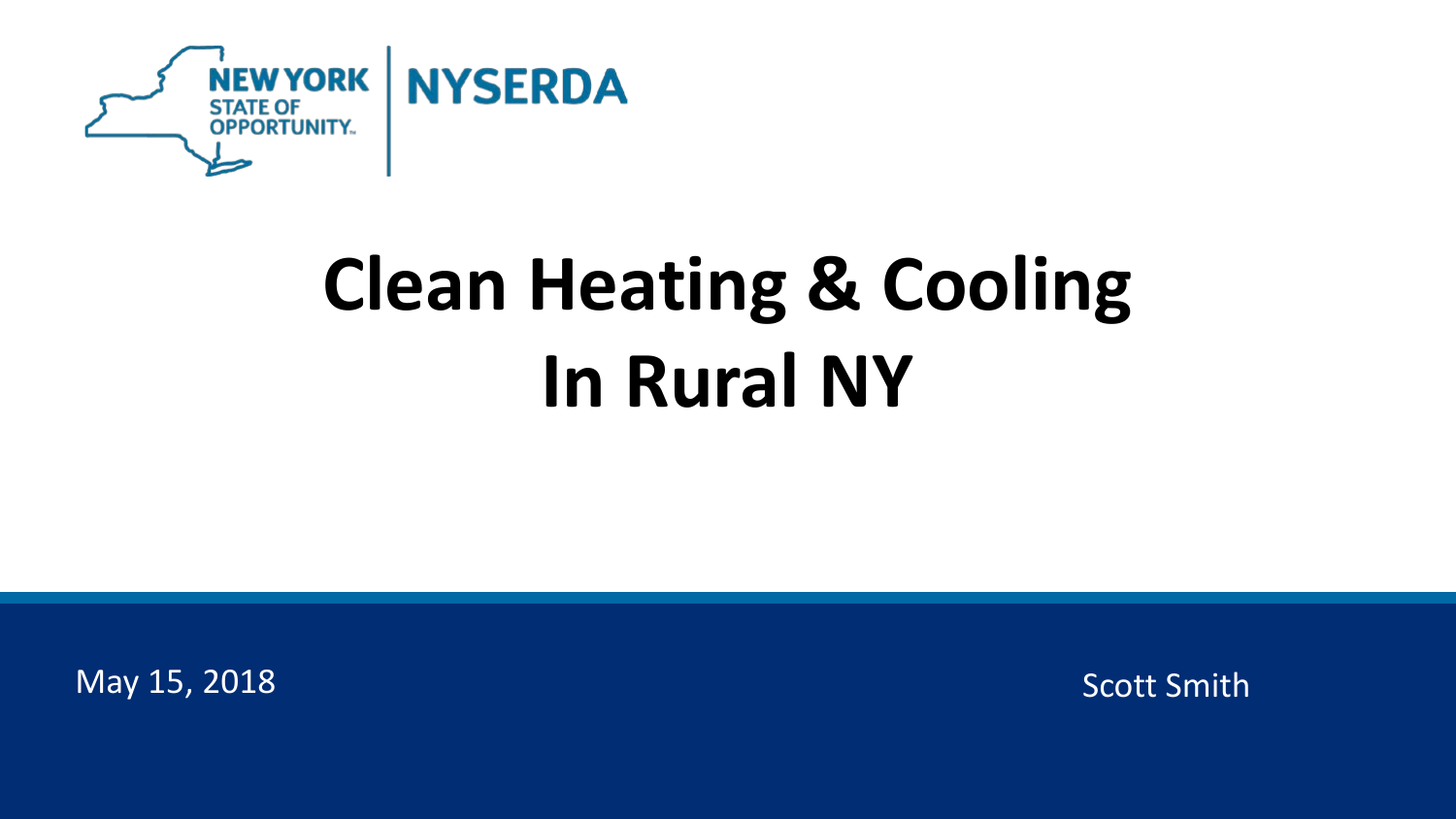## **New York State Energy Plan Reforming the Energy Vision (REV)**

#### $40%$ **Reduction** in GHG emissions from 1990 levels

Reducing greenhouse gas (GHG) emissions from the energy sectorpower generation, industry, buildings, and transportation-is critical to protecting the health and welfare of New Yorkers and reaching the longer term goal of decreasing total carbon emissions 80% by 2050.

 $50%$ 

#### **Generation**

of electricity from renewable energy sources

Renewable resources, including solar, wind, hydropower, and biomass, will play a vital role in reducing electricity price volatility and curbing carbon emissions.

#### 600 TRTU **Increase** in statewide energy efficiency

Energy efficiency results in lower energy bills and is the single most cost effective tool in achieving clean energy objectives. 600 trillion British thermal units in energy efficiency gains equates to a 23% reduction from 2012 in energy consumption in buildings.

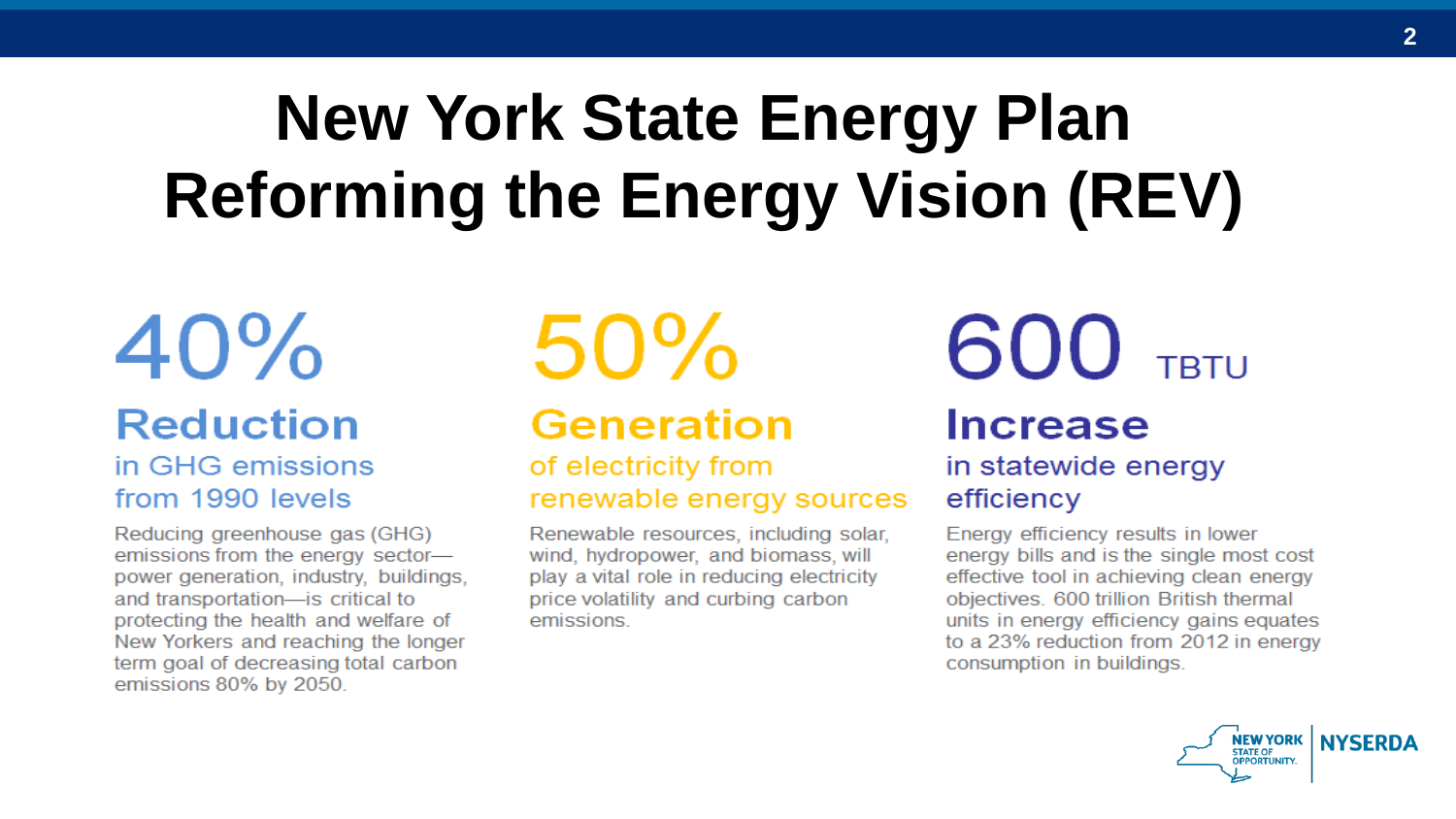## **Earth Day Announcement**

- New Energy Efficiency 2025 Target is Equivalent to Energy Used by 1.8 Million Homes
- Energy Efficiency Strategies Will Deliver Nearly One Third of State's 2030 Greenhouse Gas Reduction Goal
- \$36.5 Million in Investments Will Prepare up to 19,500 New Yorkers for New Jobs
- New Strategies Will Increase Annual Electricity Savings to Over 3% by 2025 Positioning New York as a National Leader in Energy Efficiency
- Heat pumps and beneficial electrification are included

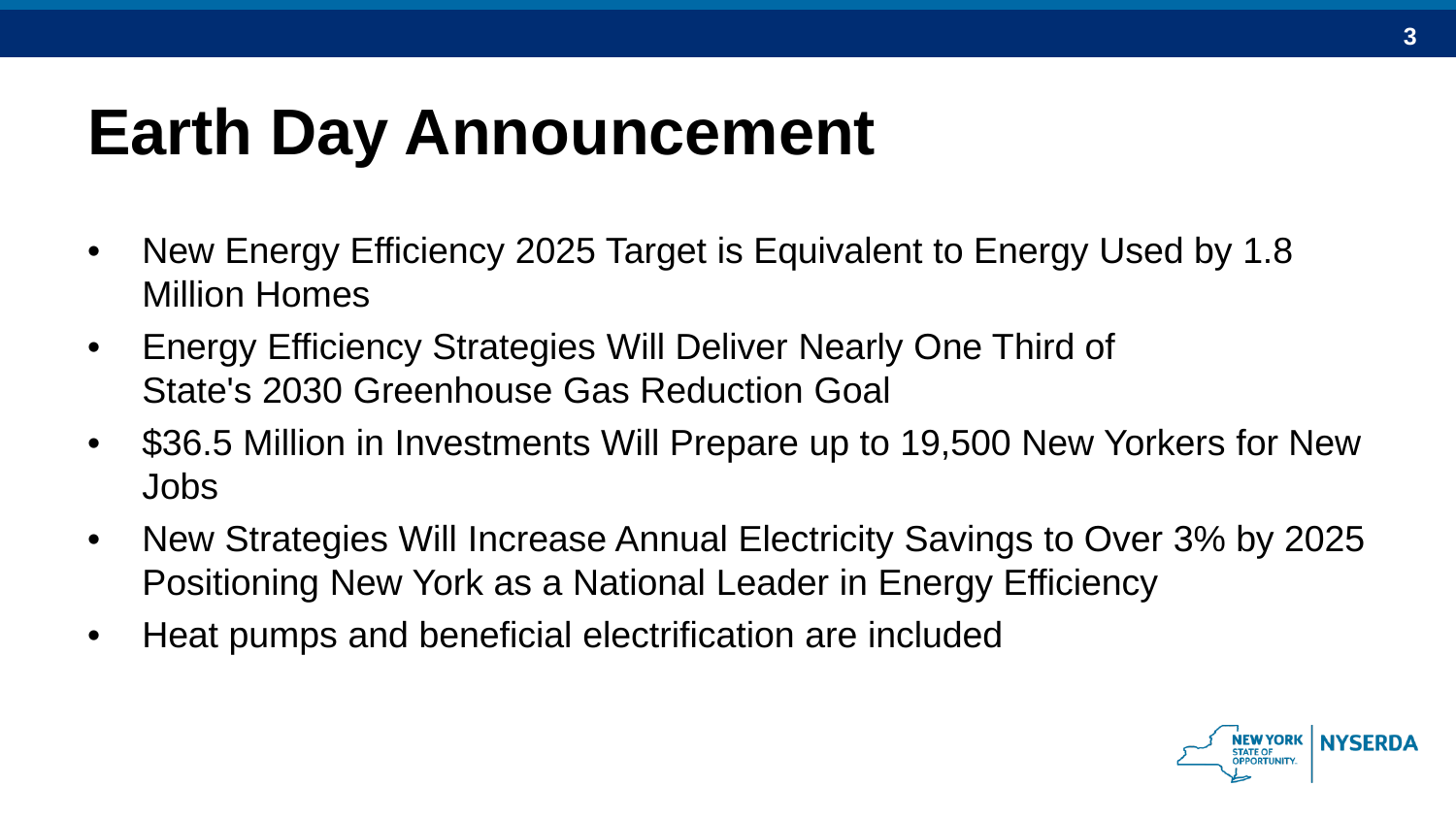## **Barriers to Clean Heating and Cooling Adoption**

- **High first costs and insufficient return on the additional investment above the cost of a regular heating & cooling system**
- **Low fossil fuel costs**
- **Limited training available for installers, designers, architects, and engineers**
- **Lack of consumer knowledge and awareness**
- **Lack of affordable financing solutions**

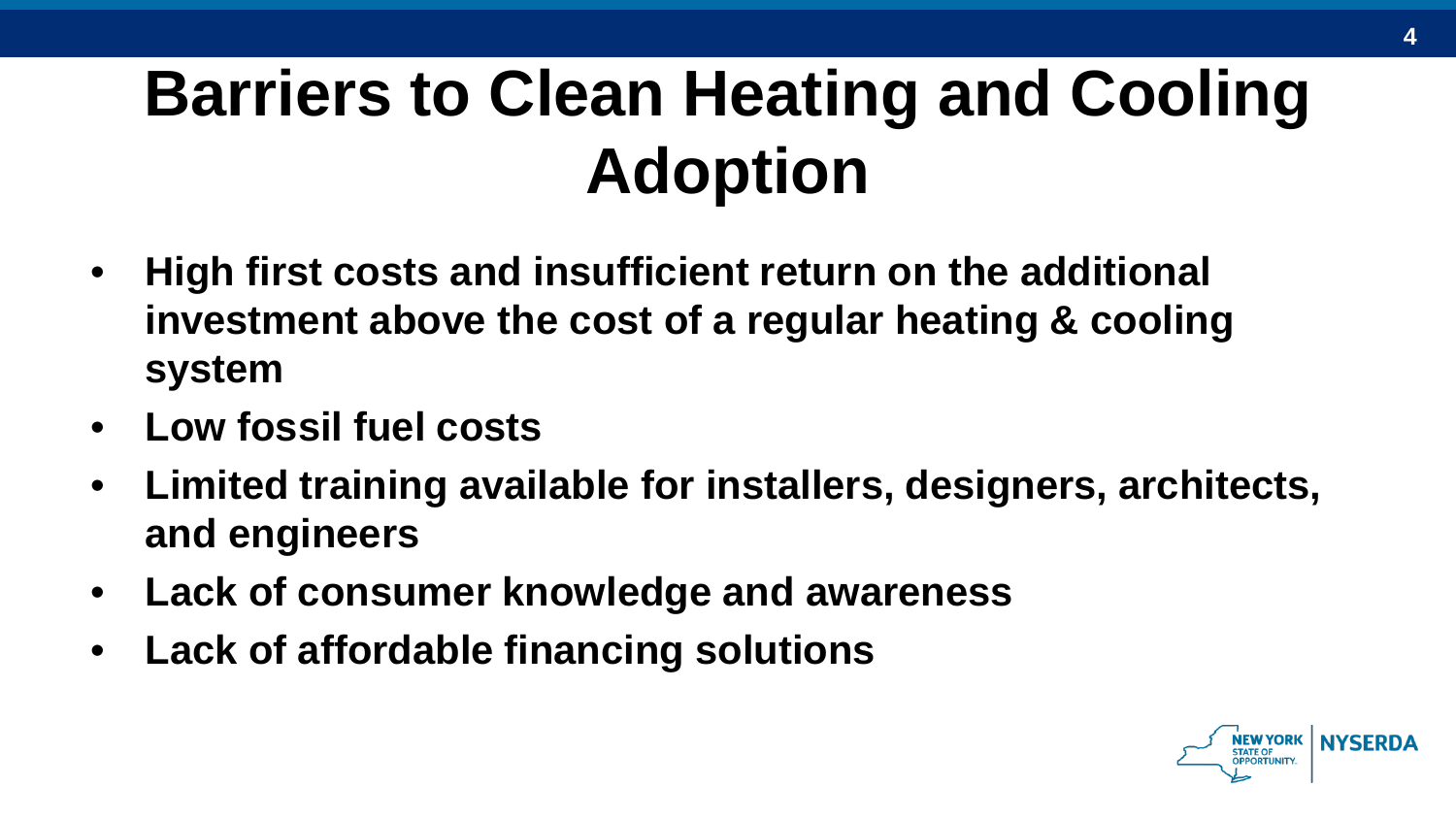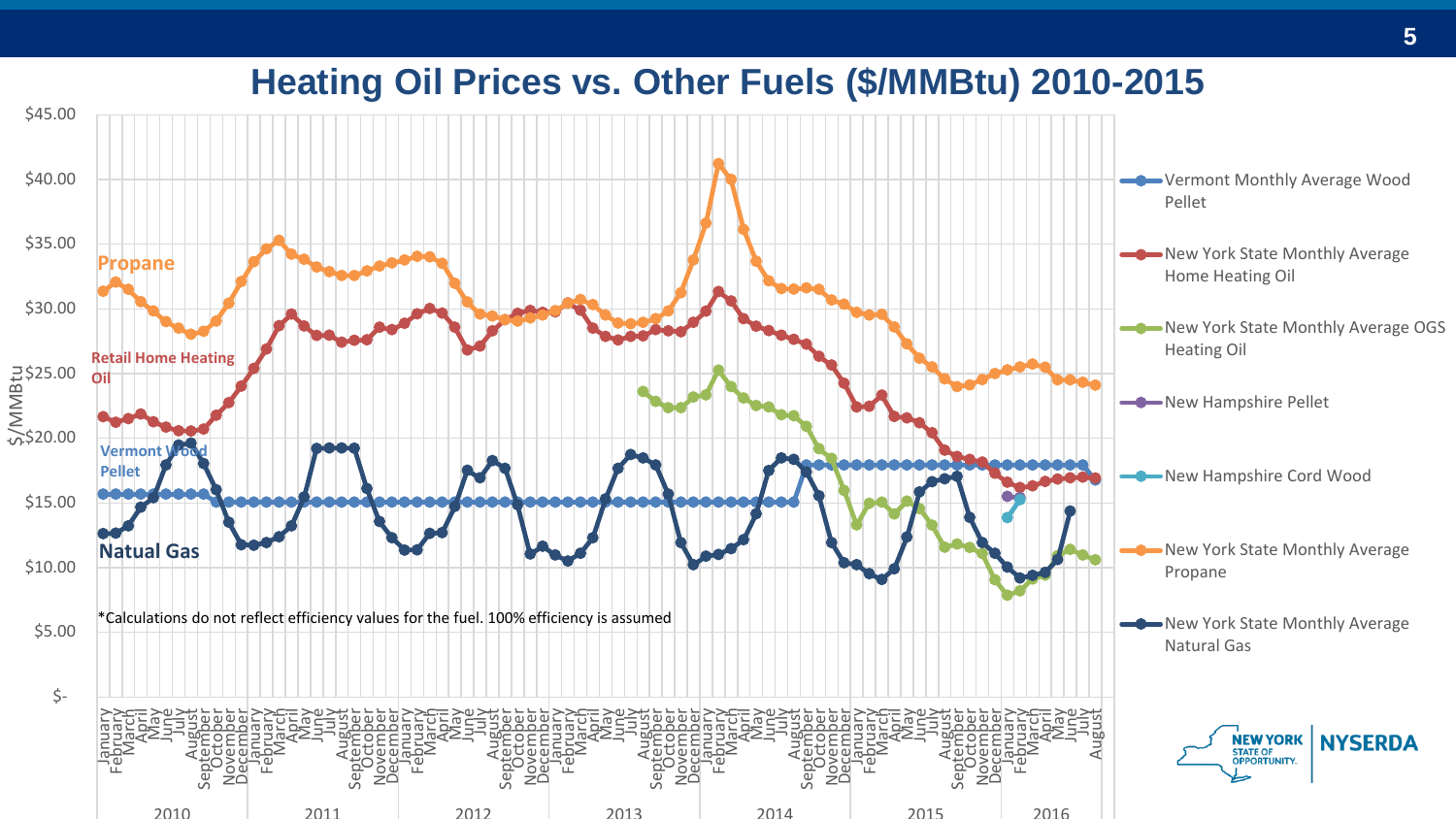## **RH&C Policy Framework & Investment Plan**

(Options to Advance Industry Growth and Markets in New York)

#### • **RH&C Policy Framework Published February 7, 2017**

- Constitutes the first step in a longer-term effort to stimulate the RH&C market in New York State
- It sets out options for policies and market-based strategies for the next few years and concepts for longer-term action

#### • **Policy Framework's Three Pillars**

- Reducing Technology Costs and Lowering Barriers
- Renewable Heating & Cooling Mandates
- **Incentives**

#### • **Clean Energy Fund (CEF) Investment Plan, RH&C Chapter Approved May 8, 2017**

- This first phase of RH&C initiatives under the CEF will advance timely interventions focusing on reducing soft costs
- Over \$30 million being invested in this first phase to support ground source heat pump installations

**NEW YORK | NYSERDA**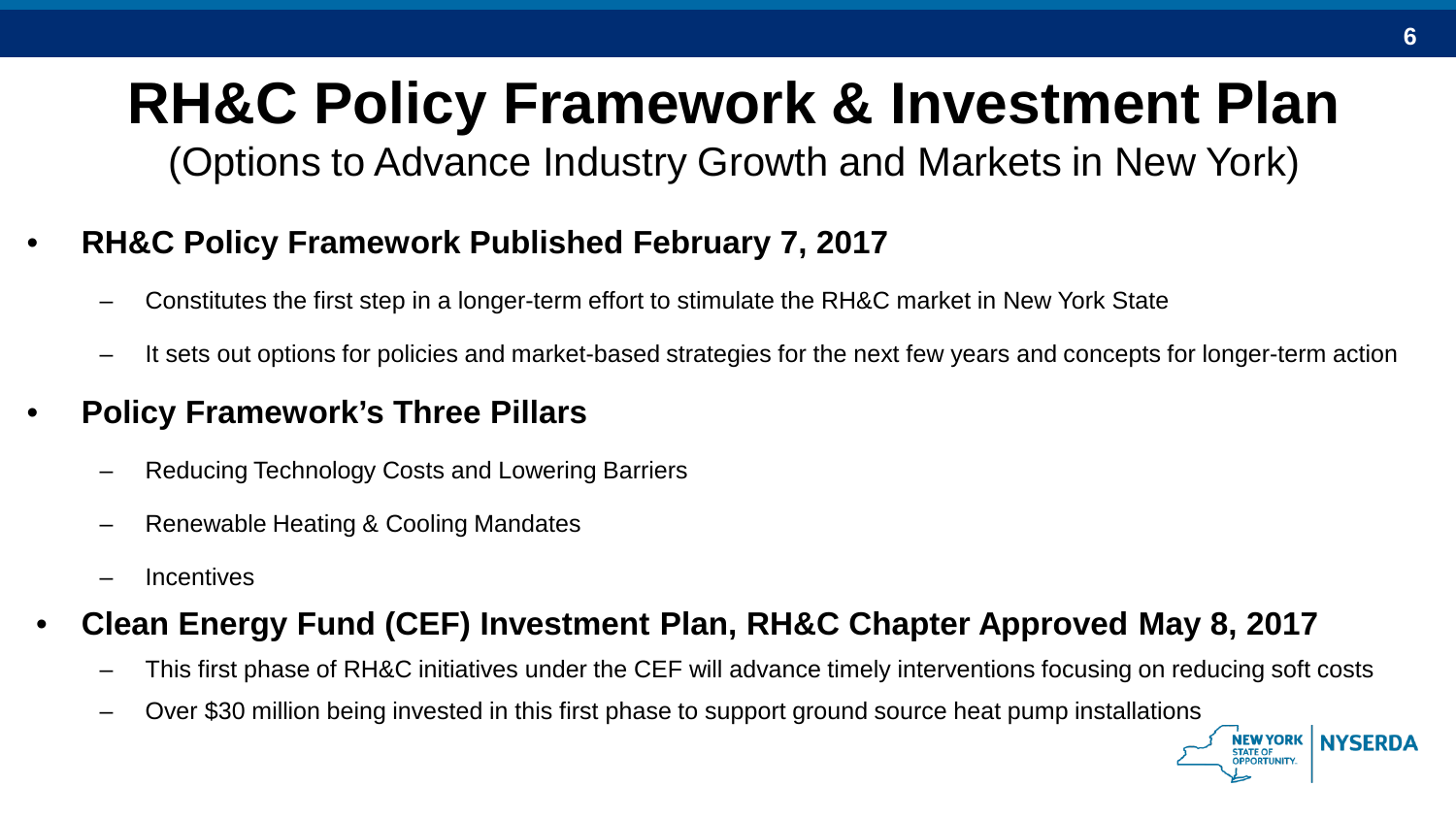## **Renewable Heat New York**



John Rhodes, President and CEO, NYSERDA announcing Renewable Heat NY July 29<sup>th</sup>, 2014. Photo credit: Pyramid Energy EES.

Announced in Governor Cuomo's 2014 State of the State Address

Built upon NYSERDA's biomass heating R&D program to bring advanced technologies into the NYS heating market

Retirement of outdoor wood boilers, indoor wood boilers and wood stoves

Commercial pellet boiler heating systems

Residential pellet boiler heating systems and stoves

Residential/small commercial advanced cordwood boilers with full thermal storage

Continued R&D

Workforce development for proper system design, sizing and quality installations

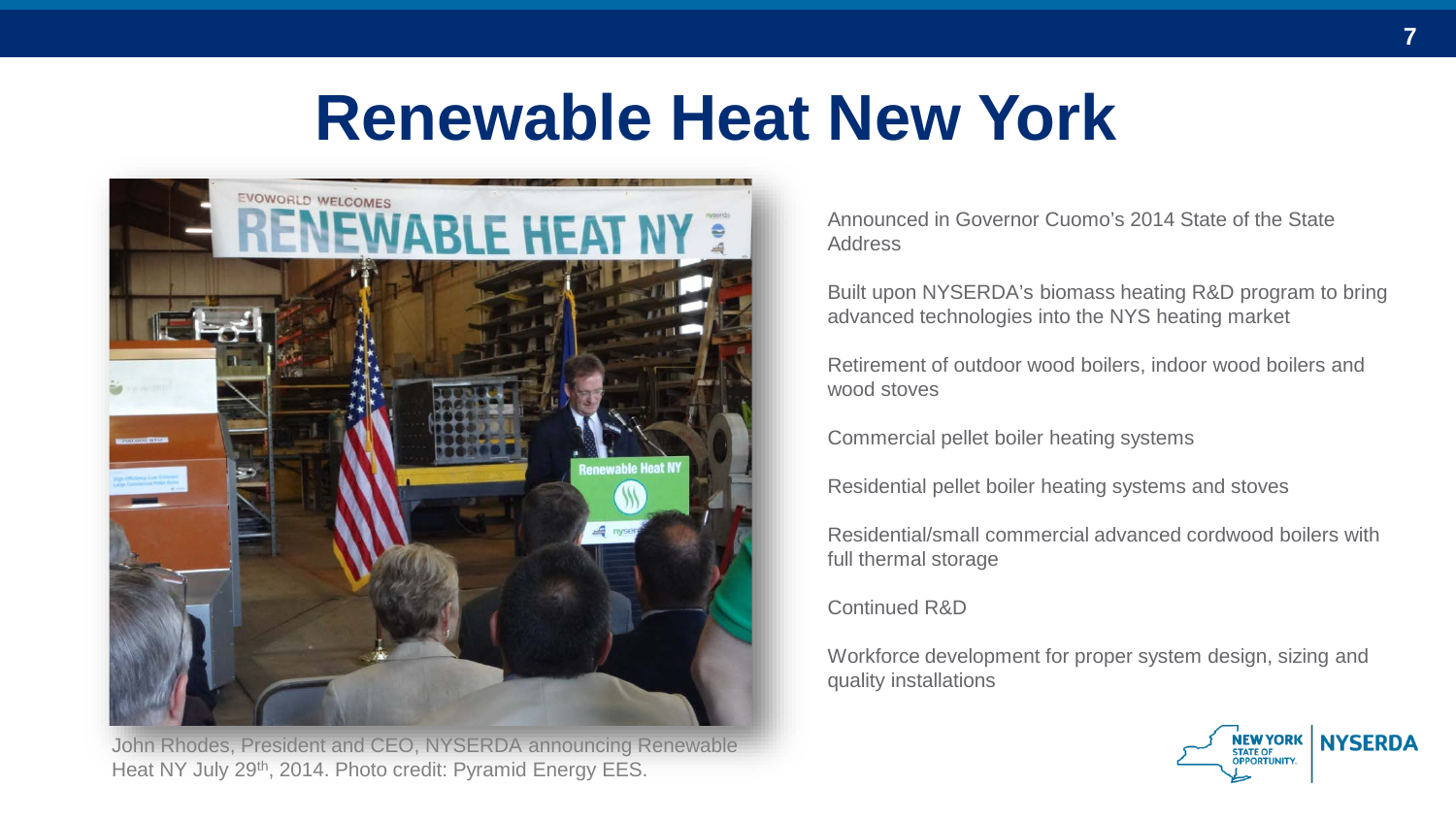#### **Residential Wood Combustion by County (tons) in 2011**



NEW YORK NYSERDA

Source: Wood Heat Report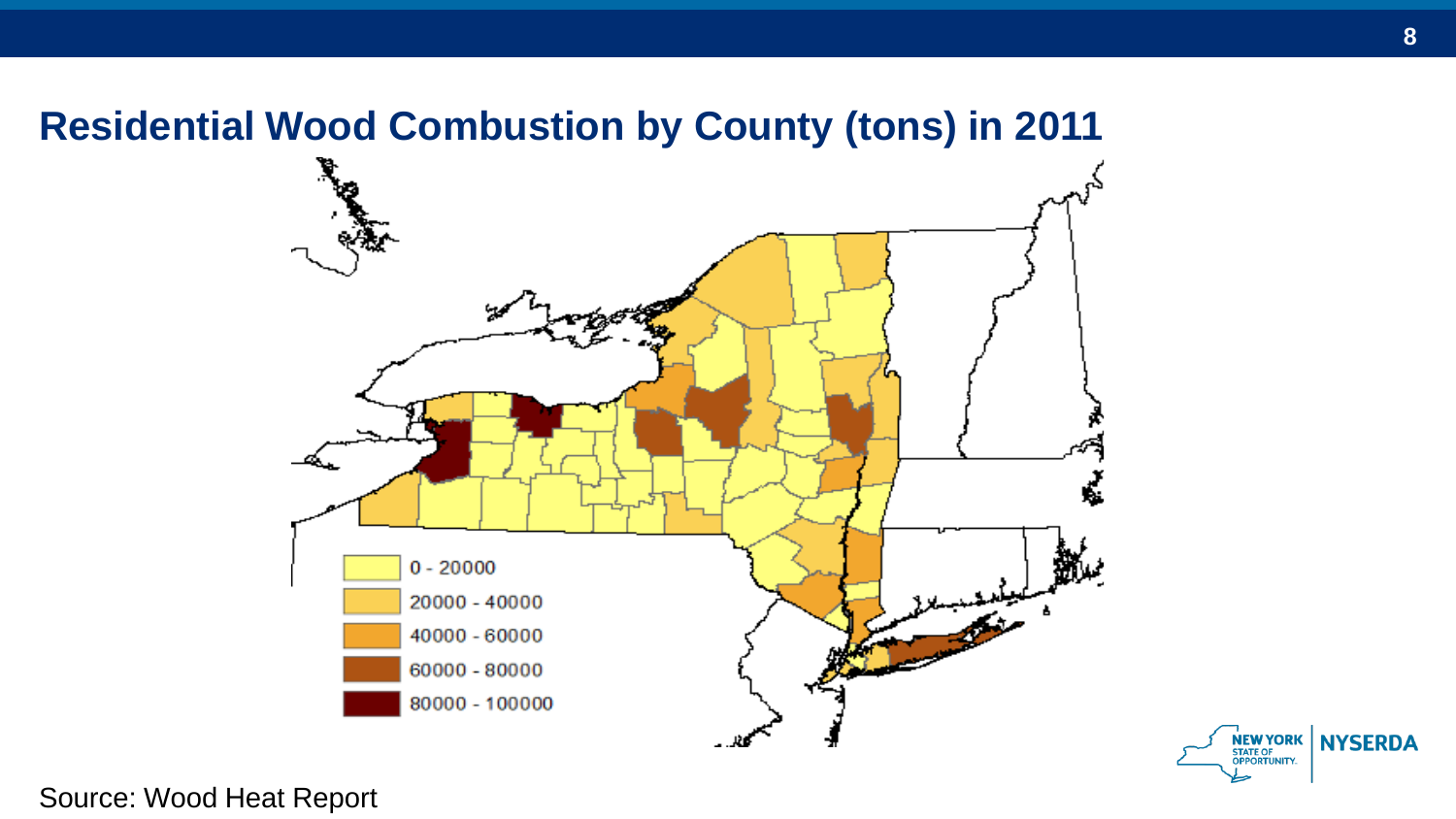#### **Per Capita Residential Wood Combustion (pounds) by County in 2011**





**9**

Source: Wood Heat Report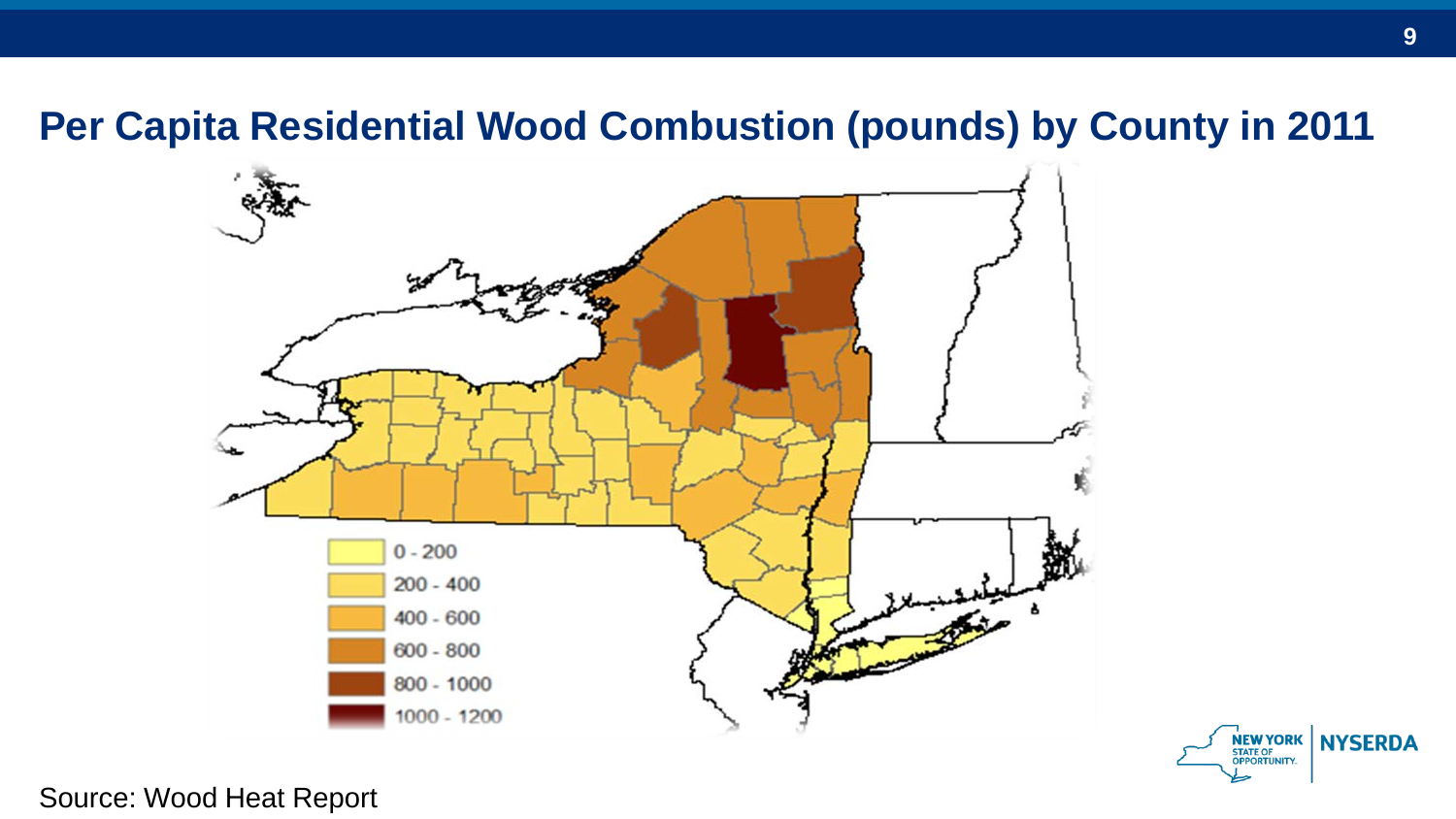## **Qualified Advanced Cordwood Boiler Technologies**





Must be  $\geq 60\%$  annual efficiency by BNL PTS and be accepted by NYSDEC. PM <0.32 lb/MMBtu, report CO

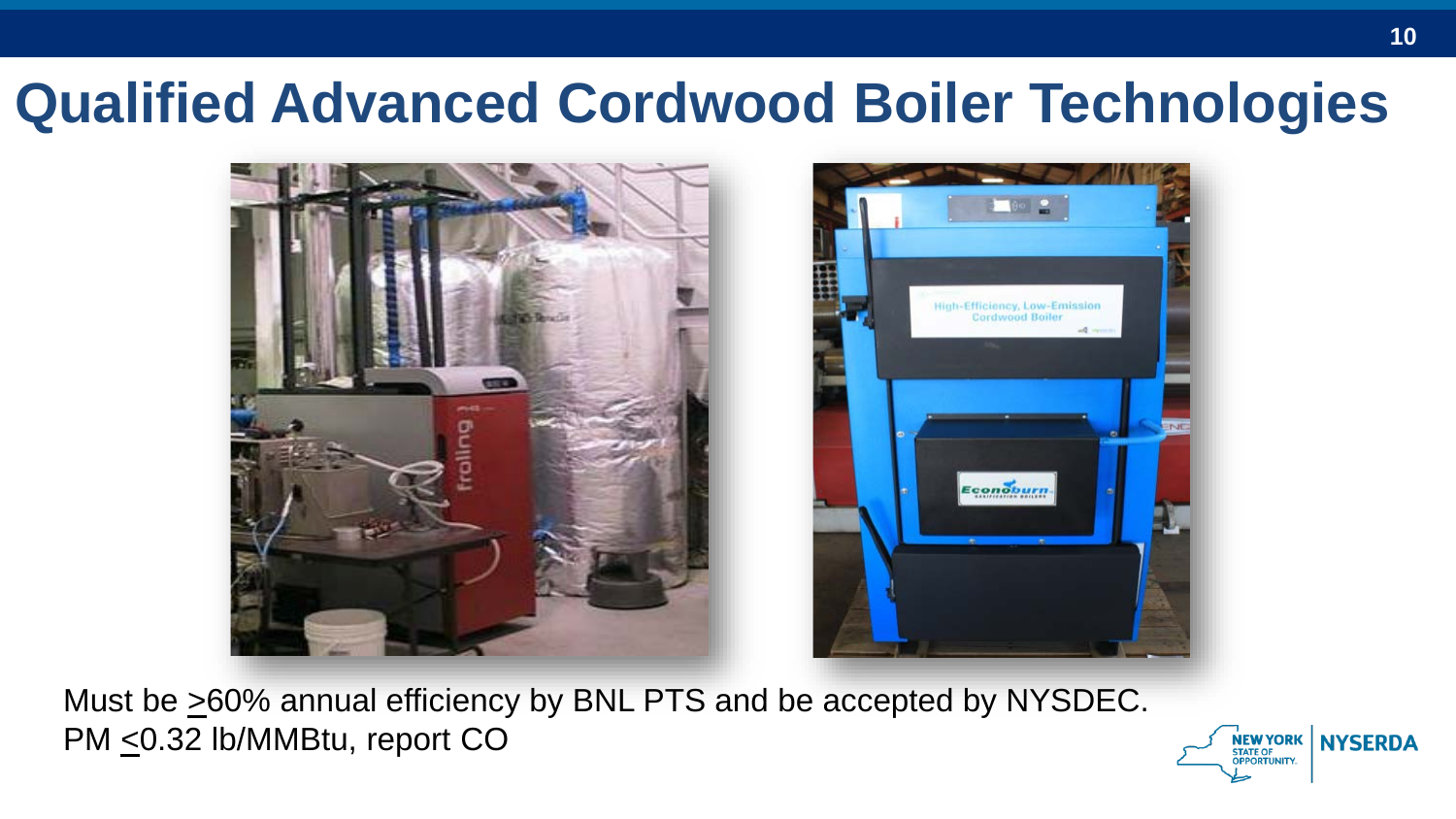## **Advanced cordwood boiler in outbuilding**







Advanced cordwood boiler

Seasoned wood is kept dry

Thermal storage tank in basement of farmhouse

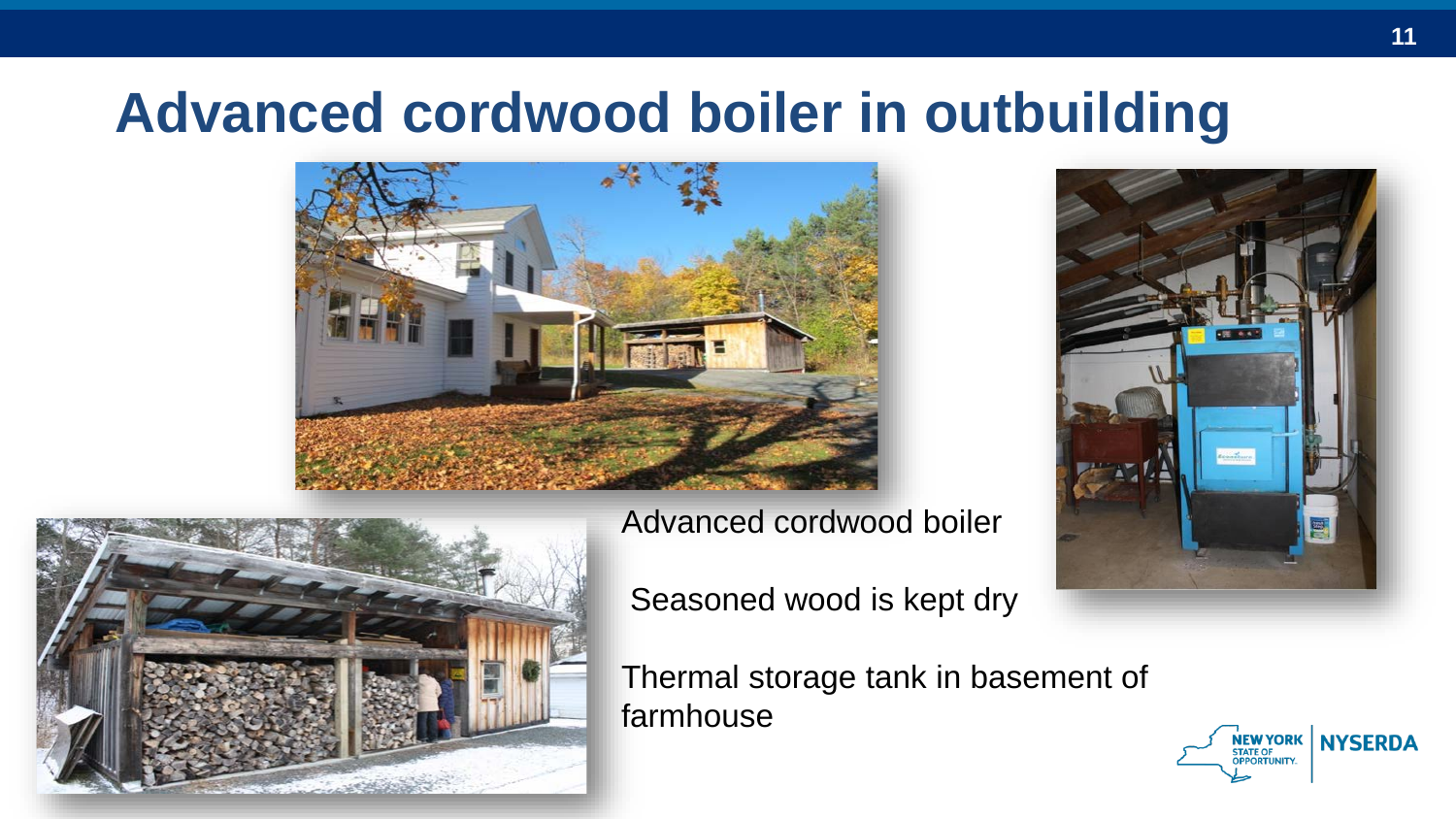## **Qualified Pellet Boiler Technologies**







Must be  $\geq$ 85% thermal efficiency, PM2.5  $\leq$ 0.080 lb/MMBtu, and CO <270 ppm at 7%  $O_2$ 

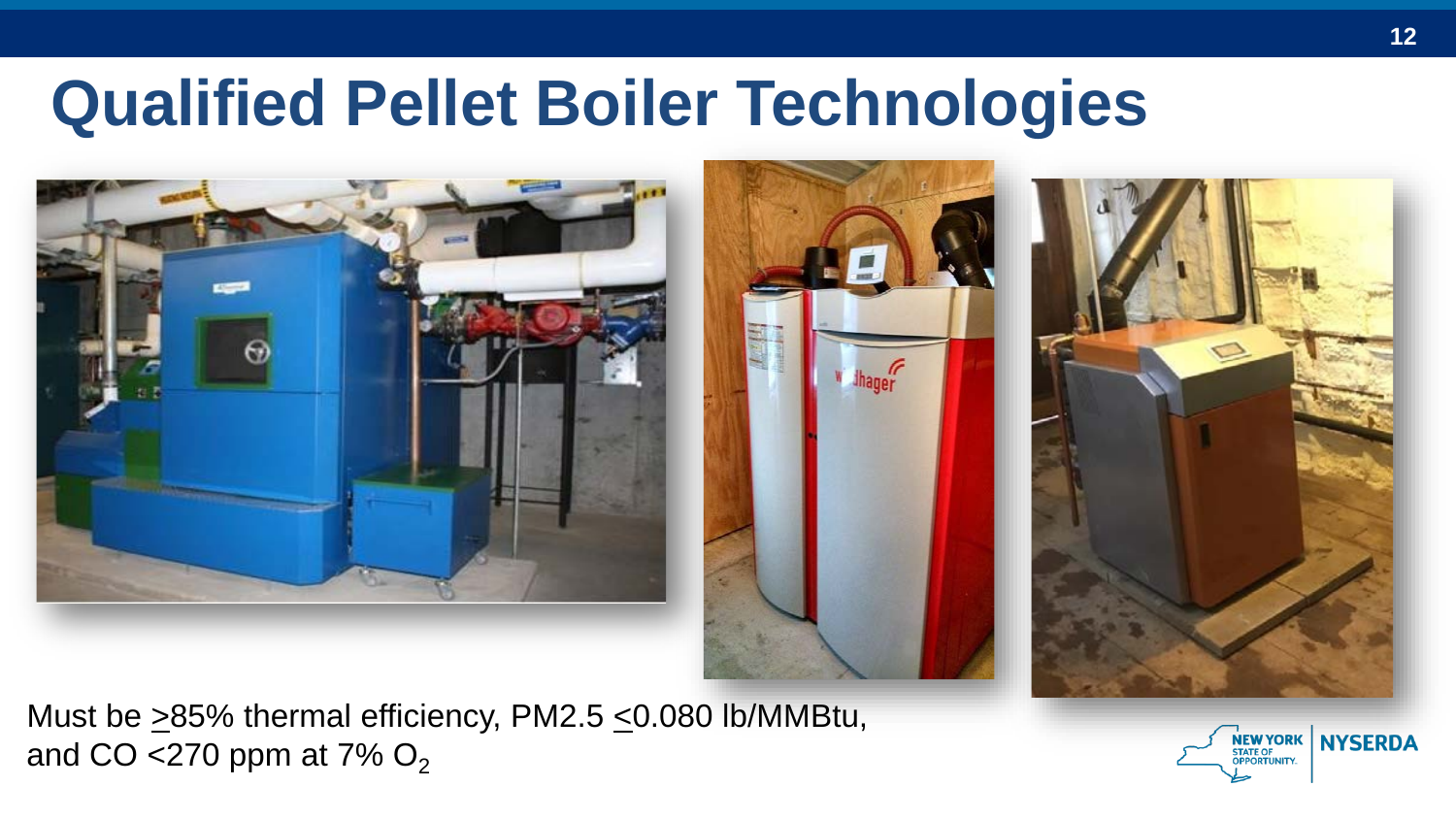## **Bulk Pellet Storage**







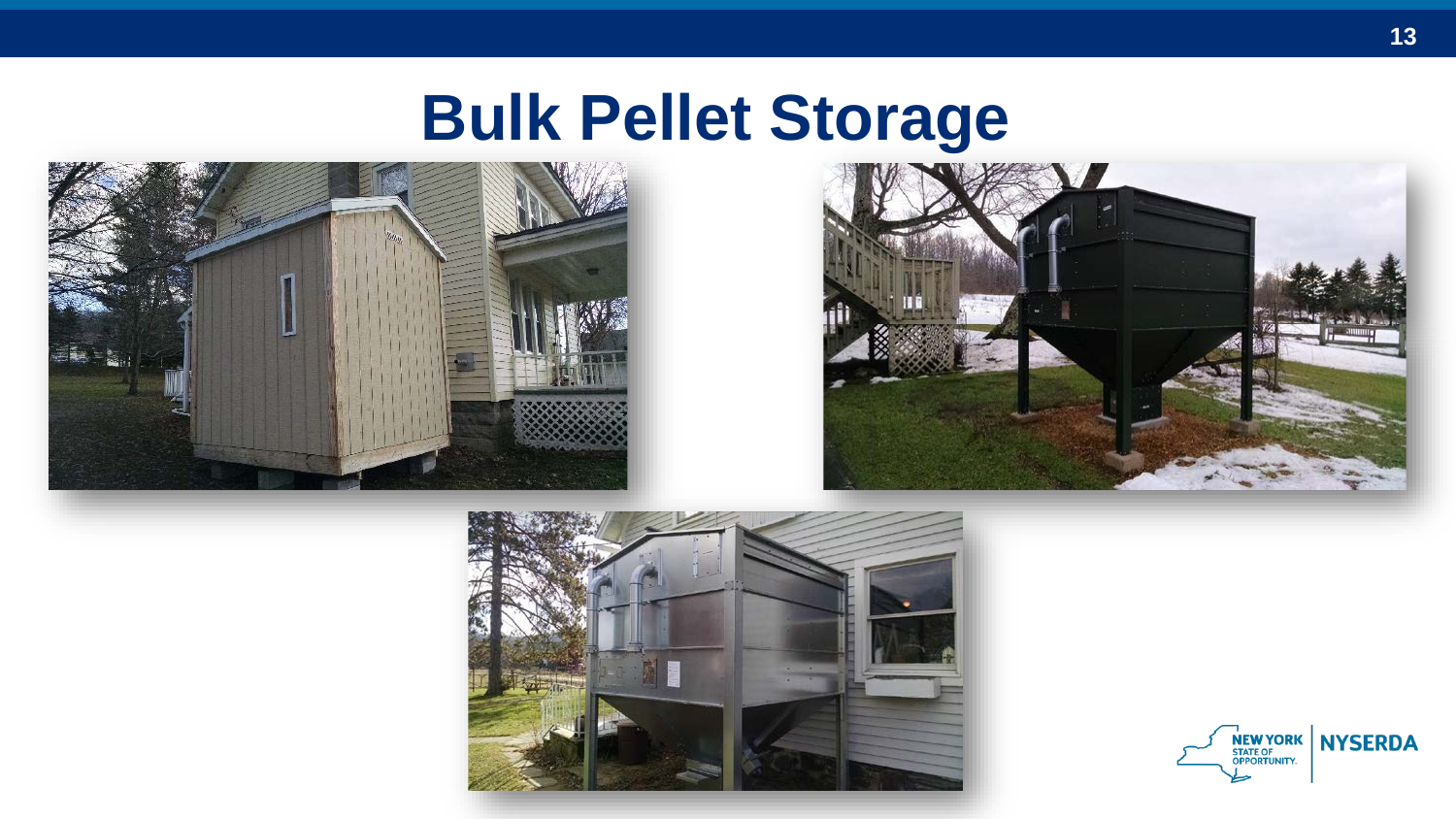## **Maximizing performance with thermal storage**



1250 Gallons Unpressurized





528 Gallons Pressurized

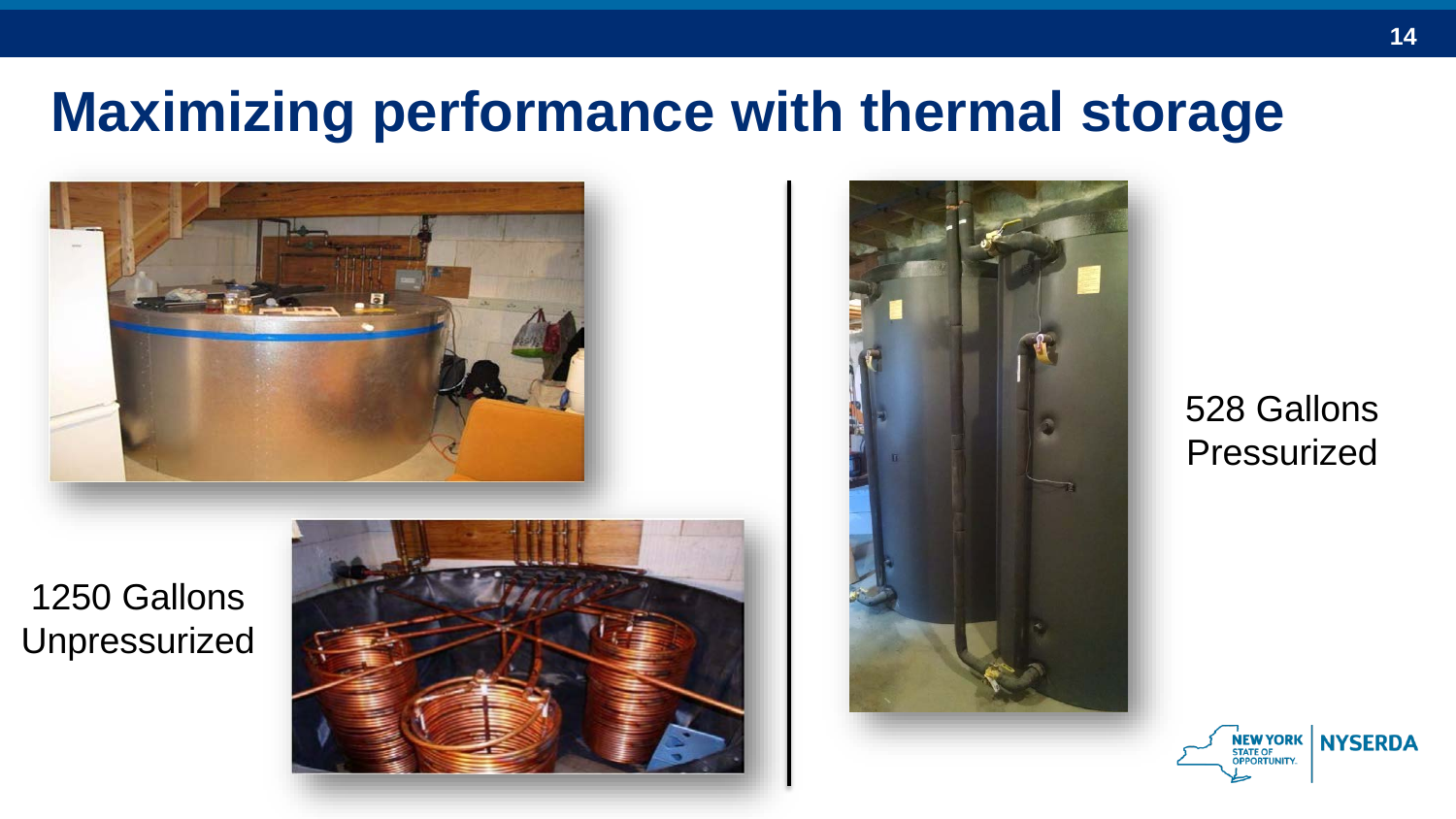## **Residential / Small Commercial Boilers**

| <b>System Type / Technology</b> | <b>Incentive amount</b> |
|---------------------------------|-------------------------|
| Advanced Cordwood Boiler with   | 25% of installed cost   |
| <b>Full Thermal Storage</b>     | up to \$5,000           |
| <b>Small Pellet Boiler with</b> | 45% of installed costs  |
| <b>Thermal Storage</b>          | up to \$36,000          |

An additional \$5,000 for the recycling of old outdoor/indoor wood boiler or \$2,500 for recycling a whole house wood furnace

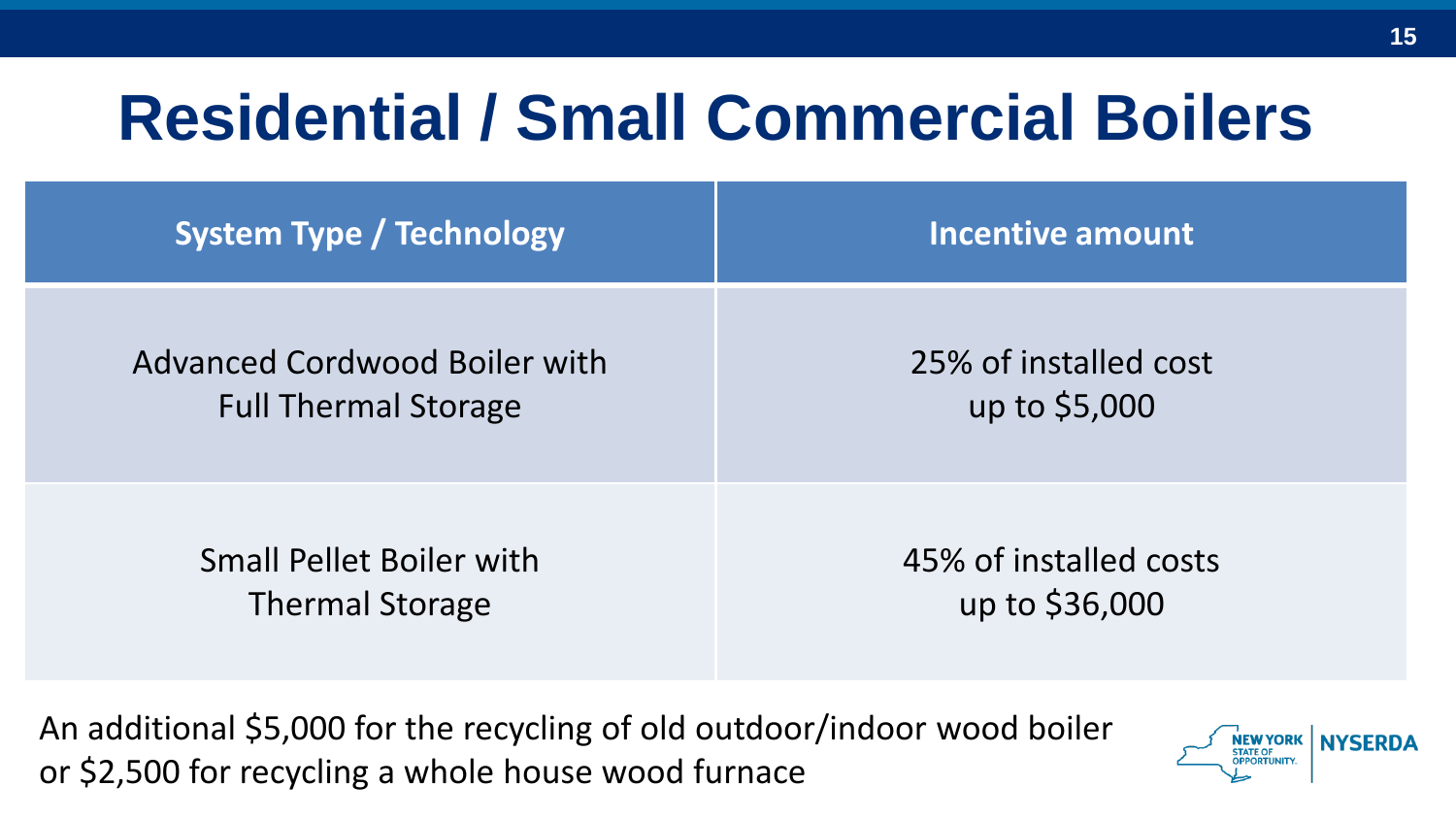## **Large Commercial Boilers (>300,000 Btu/h)**

| <b>System Type / Technology</b> | Incentive amount            |
|---------------------------------|-----------------------------|
| Large Pellet Boiler with        | 40% of total installed cost |
| <b>Thermal Storage</b>          | up to \$200,000             |
| Tandem Pellet Boiler with       | 45% of total installed cost |
| <b>Thermal Storage</b>          | up to \$270,000             |

Sizing < 60% design day load, thermal storage, careful system integration with existing heating system and heat distribution system and controls.

Technical assistance for energy study, and review of commissioning and first year of Measurement and Verification.

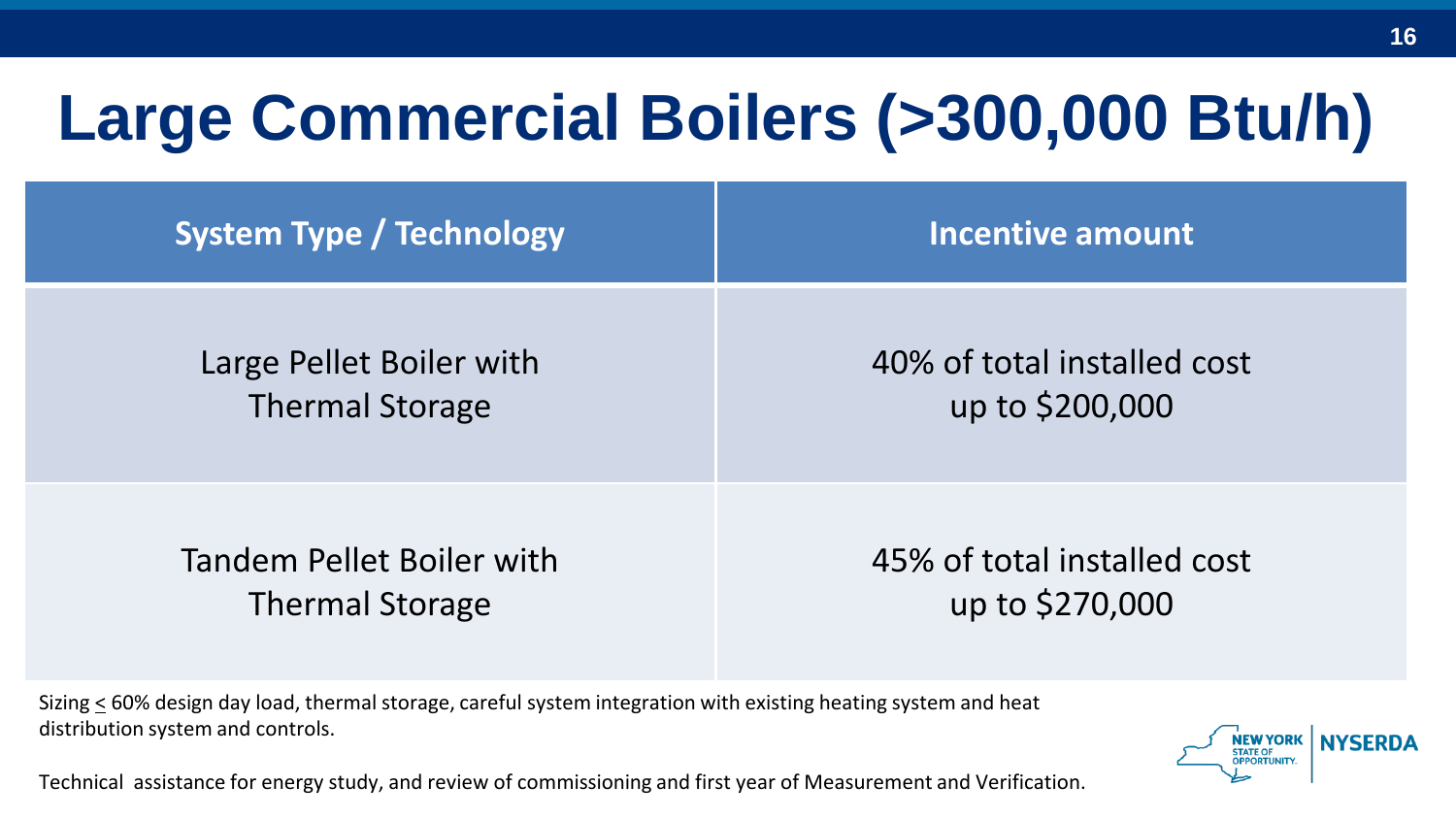## **Qualified Pellet Stove Technologies**







At or below 2.0 grams per hour particulate matter emissions on the 'EPA List of Certified Wood Heaters'

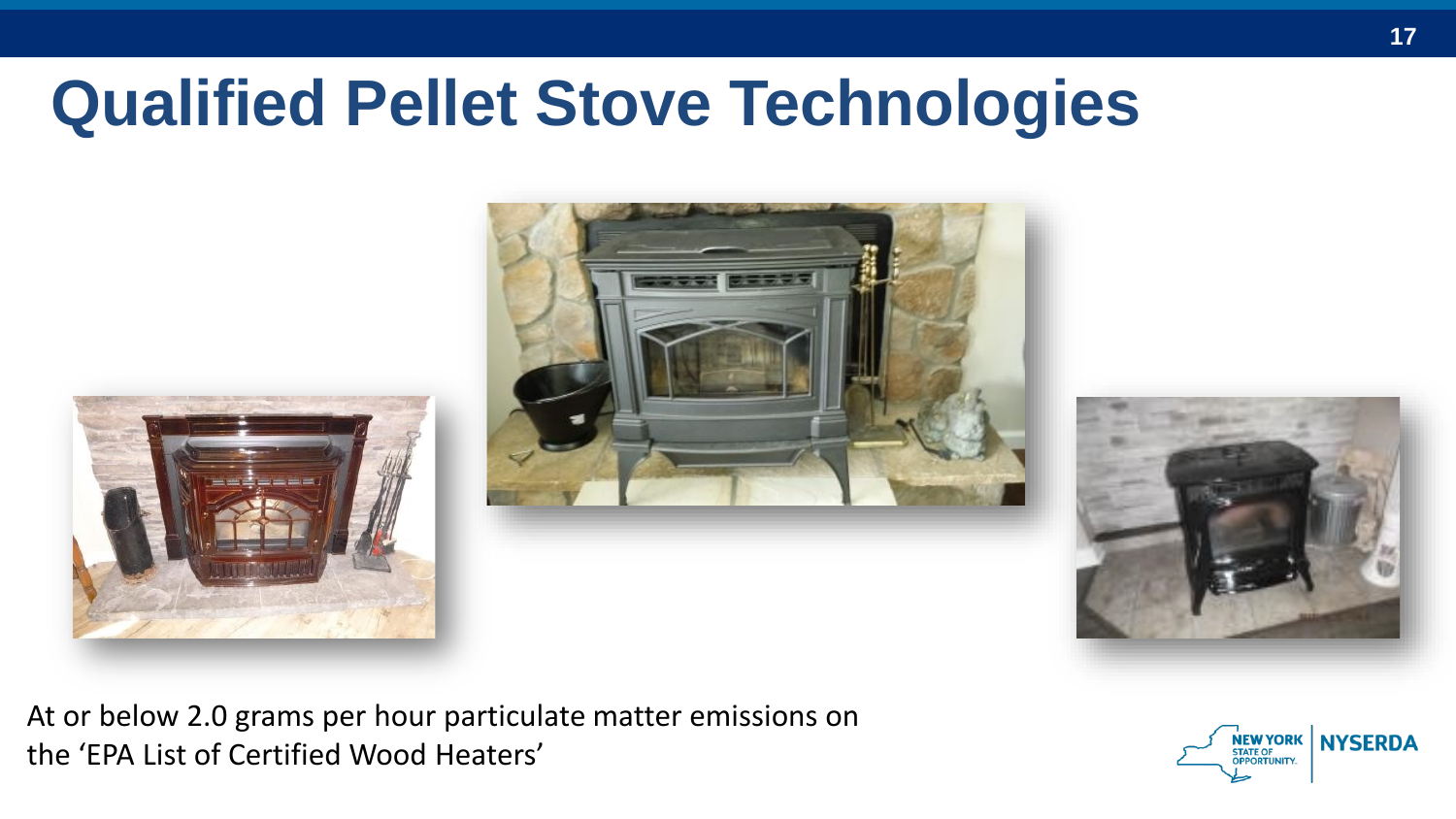## **Residential Pellet Stoves**

The following incentives are available toward the purchase of a new pellet stove for use in a primary residence, without natural gas service:

| <b>Qualification</b>                     | <b>Incentive Amount</b> |
|------------------------------------------|-------------------------|
| Market Rate with Recycling               | \$1,500                 |
| Income Qualified (No Recycling)          | \$2,000                 |
| Income Qualified, add optional Recycling | \$2,500                 |

The new stove can provide either primary or supplemental heating and must be at or below 2.0 grams per hour particulate matter emissions on the 'EPA List of Certified Wood Heaters'

**NYSFRD4**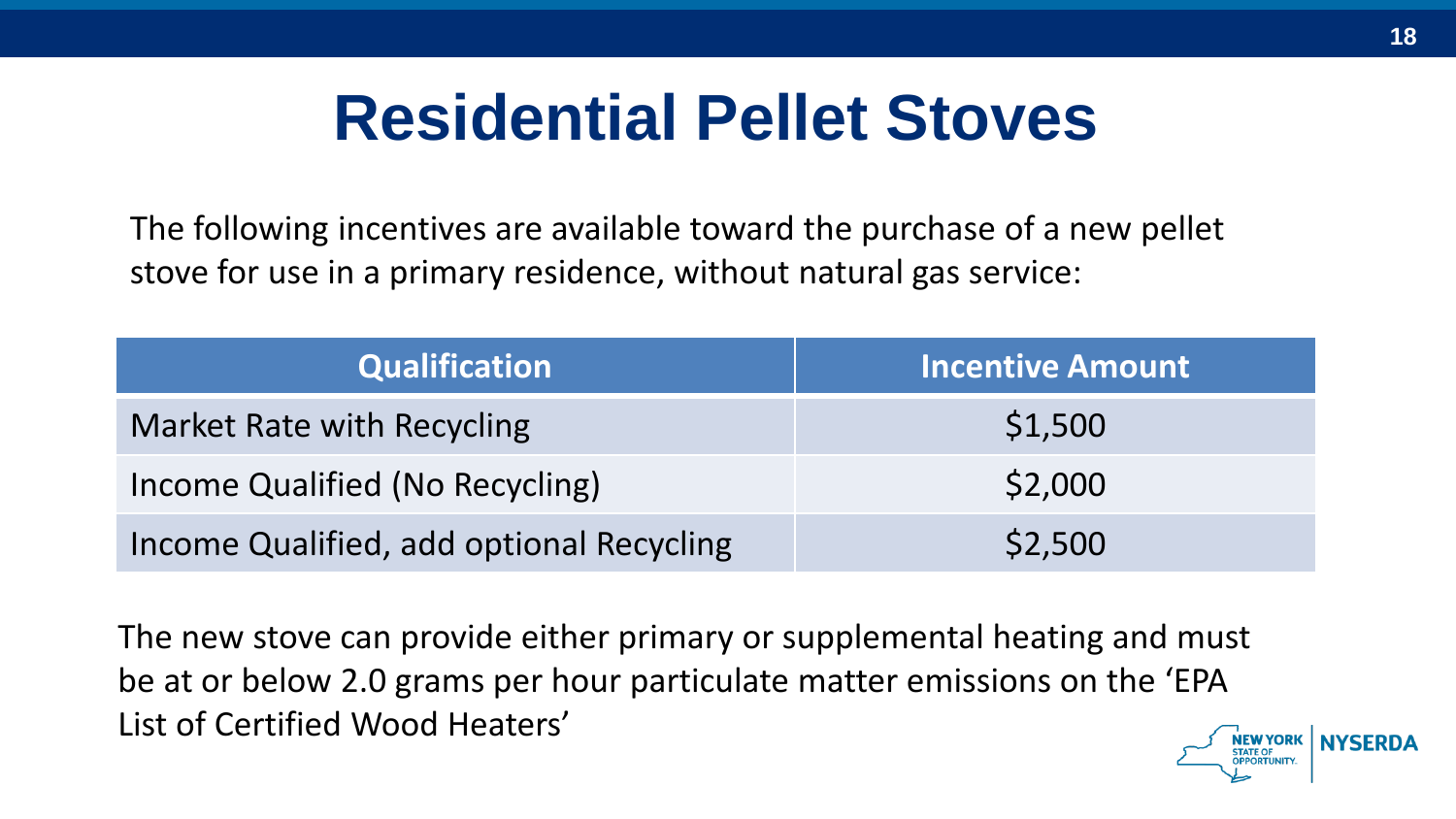### **Residential Pellet Stove Program Participation Market Rate vs. Low-Moderate Income**



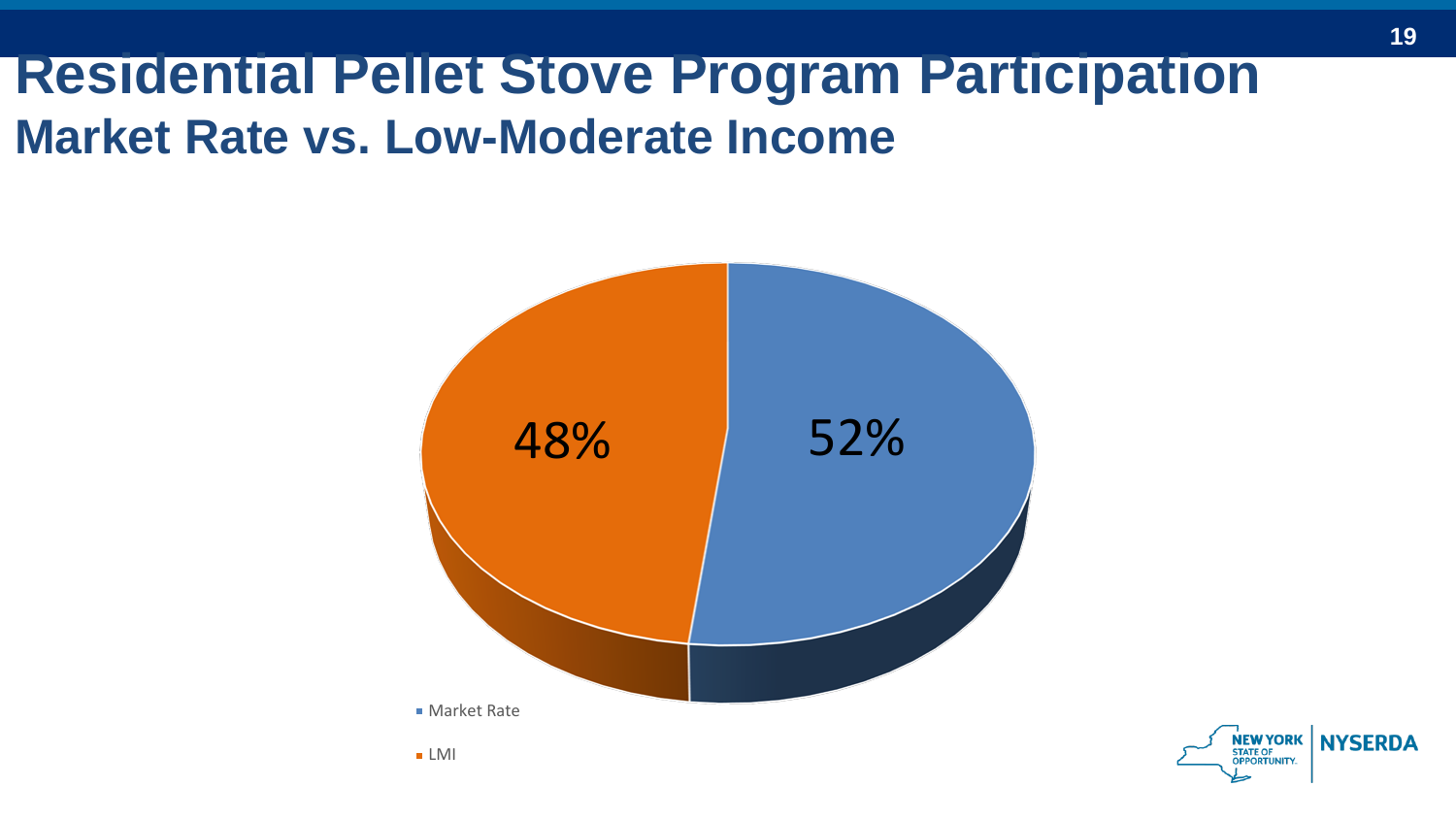### **Cost Breakout per Customer Type**





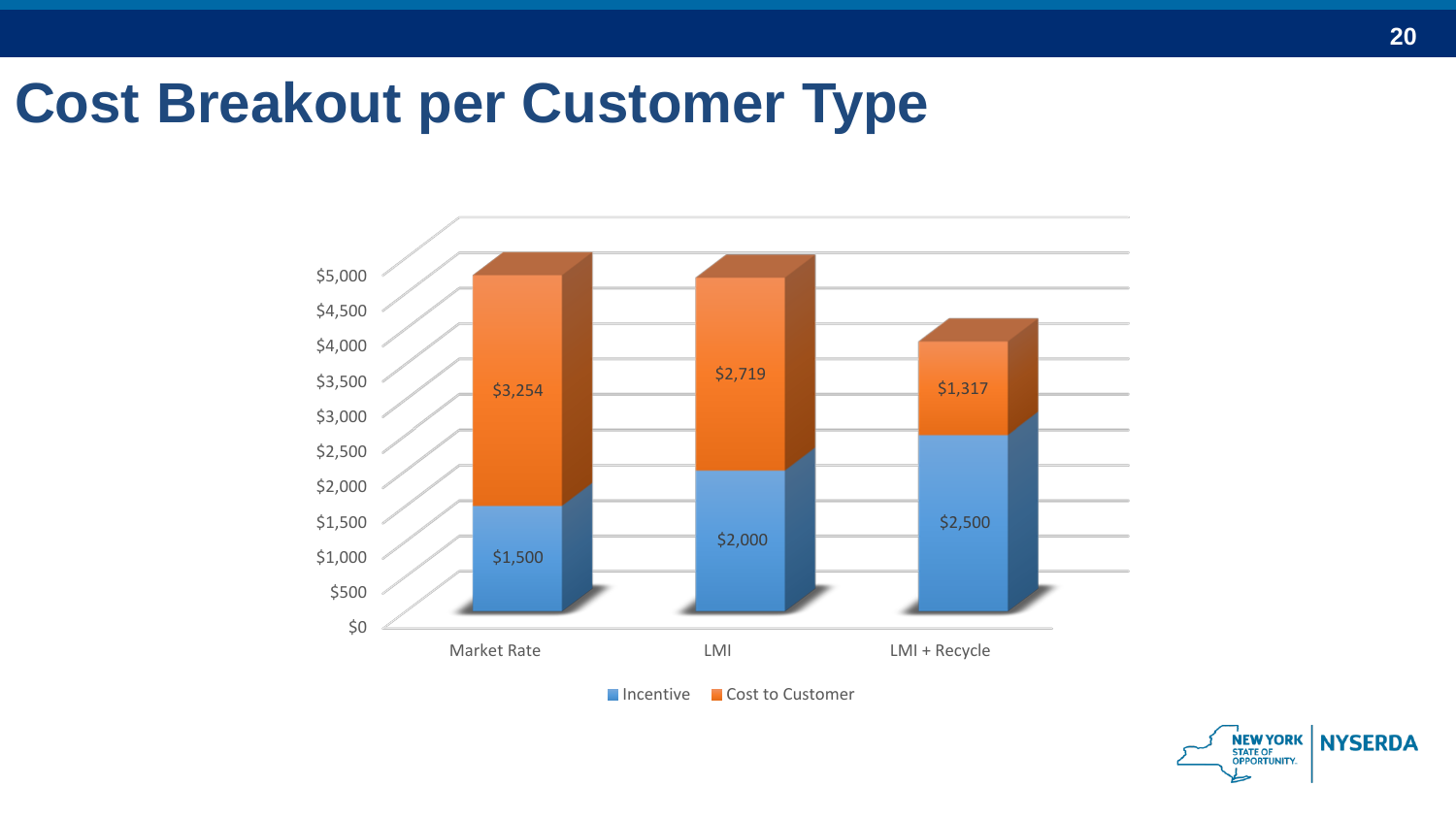### **CH&C Programs Launched since June 2017**

#### • **Air Source Heat Pumps (ASHP) Program [PON 3635 \$10.95M]**

– NYSERDA will provide up to \$10.95 million in incentives to participating installers for the installation of program qualified ASHP systems in residential sites to include single-family and multifamily buildings through 2020. Incentives of \$500 per installed program qualified ASHP system are available only to participating installers on a first-come, first-served basis, up to \$500,000 per participating installer.

#### • **Ground Source Heat Pumps (GSHP) Rebate Program [PON 3620 \$15M]**

- Offers \$15 million to support the installation of ground source heat pump systems at residential, commercial, institutional, and industrial buildings. Funding is available only to eligible designers and installers of renewable heating and cooling systems that have been approved by NYSERDA through June 2019.
- **Clean Heating & Cooling Communities Campaigns [PON 3723 / \$1.3 Million available in first round, \$8 Million total investment]** 
	- Support for communities to increase customer awareness of CH&C technologies, reduce installed costs, and jump-start the market by implementing multi-year campaigns consisting of community-based outreach and education focused on CH&C.
	- Retained consultant to provide technical assistance to communities
- **Geothermal Clean Energy Challenge [\$3.5 Million Available]**
	- NYSERDA and NYPA will identify the best candidates for large, multi-building geothermal ground-source heat pump installations by providing free technical assistance and financial support. Open only to qualified colleges and universities, K-12 schools, State and local governments, and hospitals in New York State.

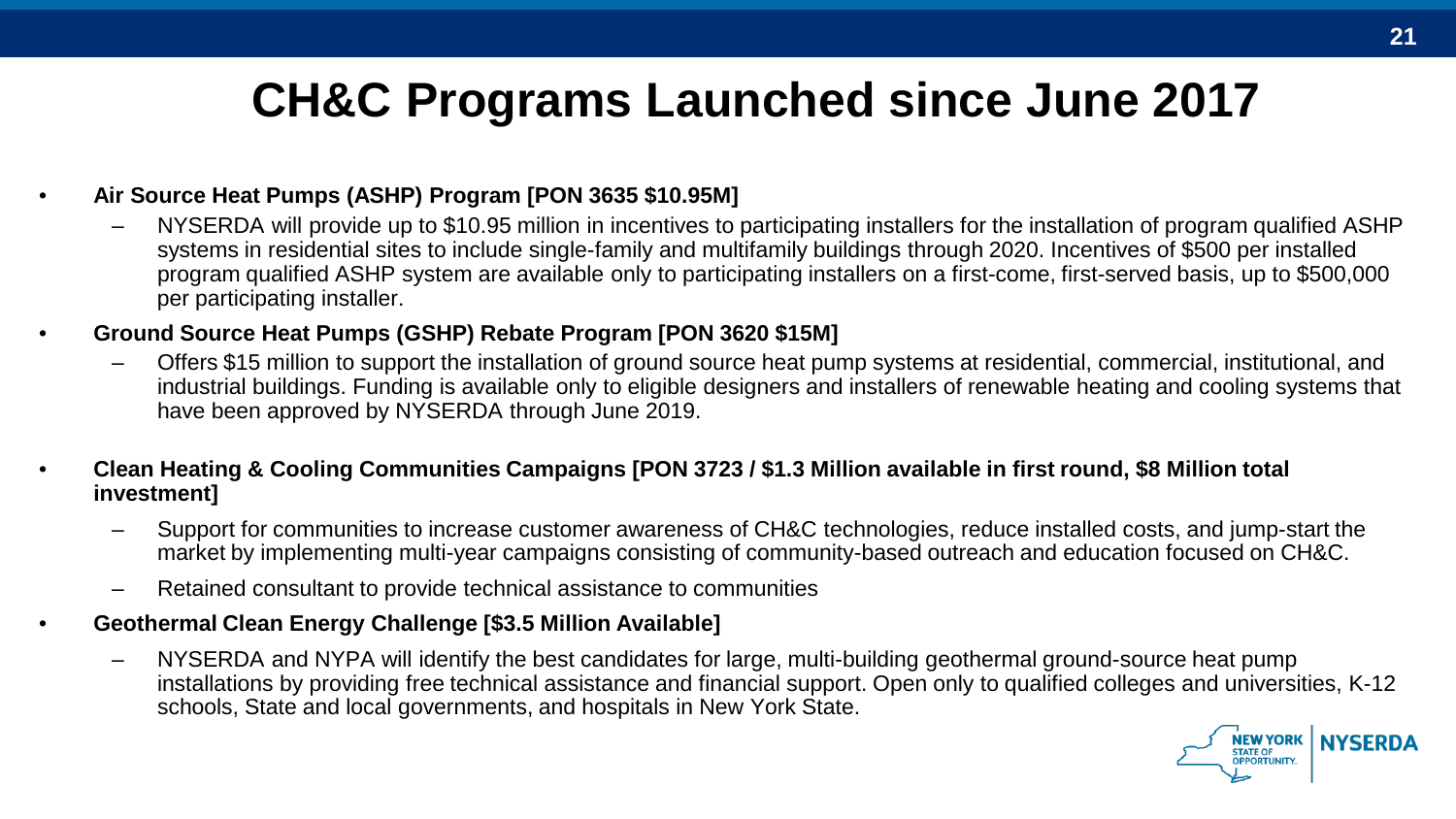### **CH&C Programs Launched since June 2017 cont.**

- **Cooperative Advertising and Training for CH&C Partners [PON 3694 / \$2 Million]**
	- NYSERDA has made \$2 million available to support advertising, special promotions and/or events, including training, for eligible HVAC technologies. Incentives up to 50 percent of the total cost for educational and marketing promotion opportunities to eligible participants, such as HVAC manufacturers, HVAC distributors/vendors and HVAC installers participating in PON 3653: Air-Source Heat Pump Program, PON 3620: Ground-Source Heat Pump Rebate or Renewable Heat New York
- **NEXTGEN HVAC Technology Challenges [PON 3519 / \$15 Million Available in 4 Rounds]**
	- Several heat pump related categories
- **Financing Solutions**
	- Conduct financial solutions market research for CH&C technologies (focus in financing and investing)
	- Federal tax credit of 30% residential and 10% commercial for geothermal installations reinstated
	- Green Jobs Green NY Loan Program now available to eligible GSHP installers
- **Marketing & Outreach**
	- Developing clean heating & cooling messaging with marketing consultants KSV
	- Developing customer targeting tool to identify high potential customers

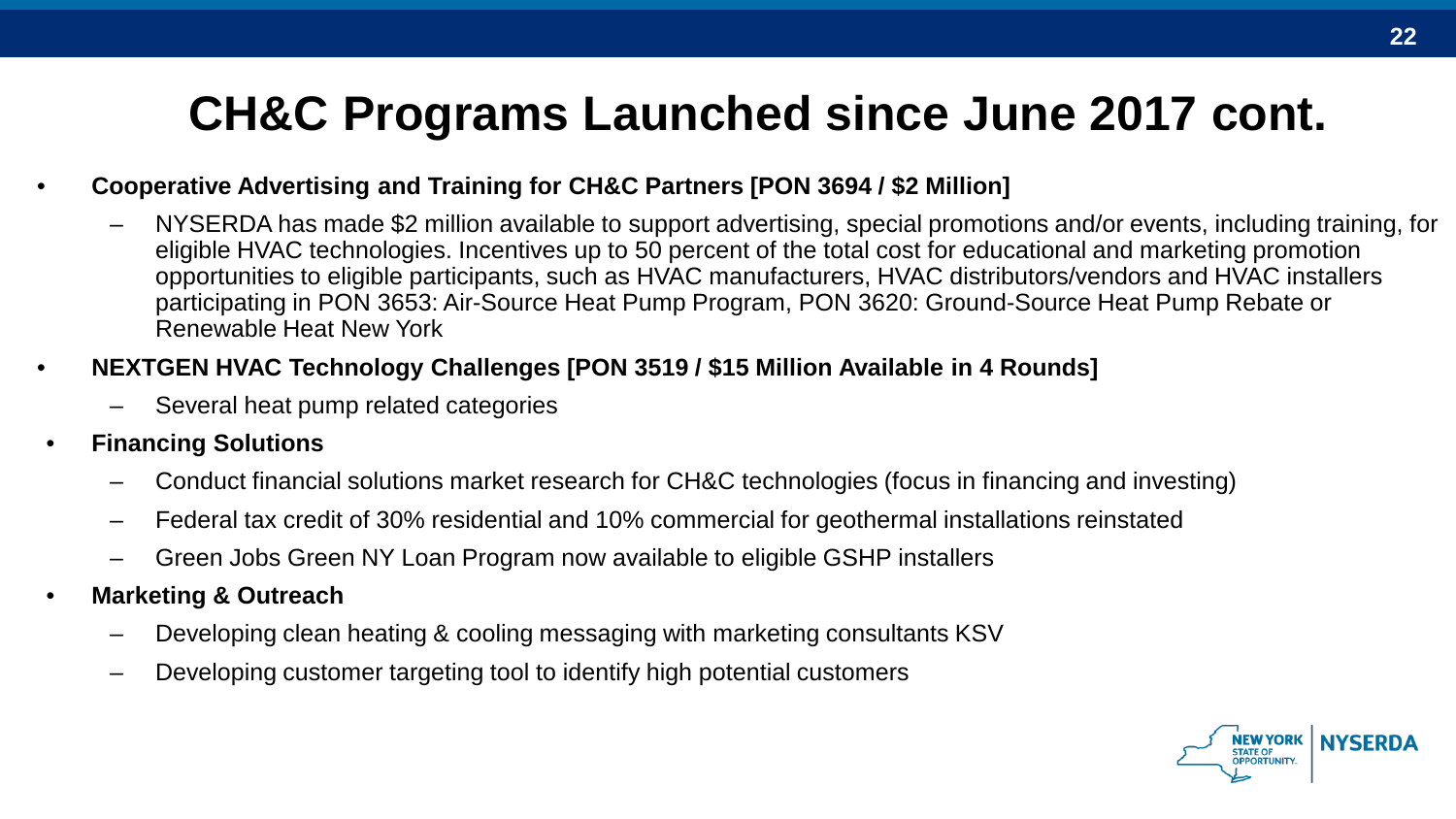#### **Types of Business Models and Services for CH&C**

- **Long term lease agreement** 
	- In which a 3rd party developer owns, operates, and maintains the system, while the end use customer agrees to host the technology on site
- **Thermal storage** 
	- That provides a commercially viable thermal energy storage solution that stores heat energy on behalf of residential or commercial end-users.
- **Education and workforce training** 
	- To ensure a knowledgeable workforce providing quality installations
	- Developing a comprehensive strategy
- **Financing solutions** 
	- Affordable financing options for clean heating & cooling technologies
- **Controls** 
	- Which enable the integration of CH&C systems with conventional HVAC systems
	- Help with gas and electric demand response